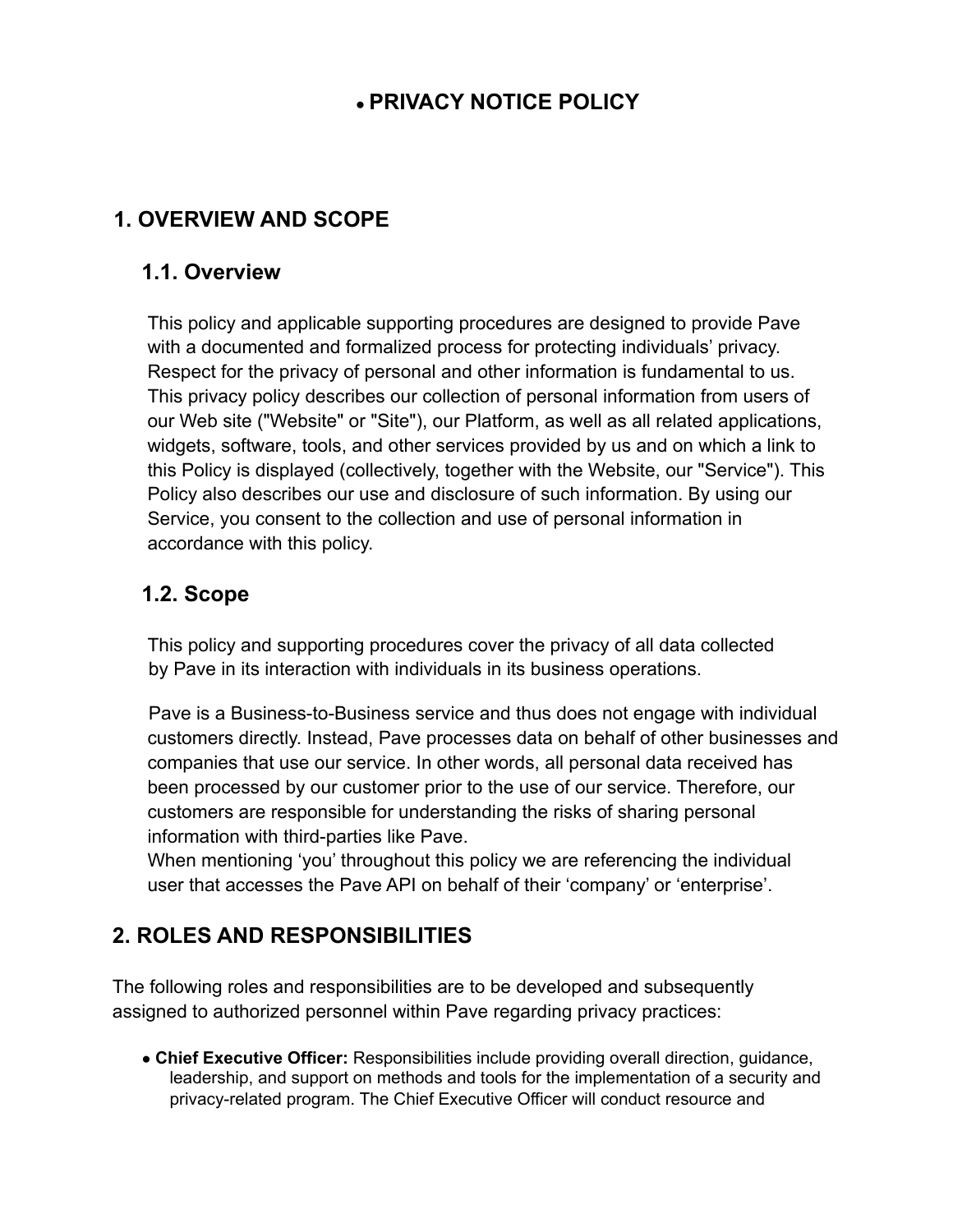investment planning to implement the management, operational, technical, and privacy requirements of the program.

● **Oversight Committee:** Responsibilities include approving and monitoring adherence to this policy, analyzing the organization's environment, and the legal requirements with which it must comply. Additional responsibilities include:

 $\circ$  Execute the privacy operations of the firm, including monitoring the system used to solicit, evaluate, and respond to individual privacy complaints and problems. o Evaluate implemented privacy controls;

 $\circ$  Assessing existing policies and procedures that address privacy areas;  $\circ$ Working with appropriate departments to ensure compliance with privacy policies and procedures;

- $\circ$  Recommending and monitoring, in conjunction with the relevant departments, the development of internal systems and controls to carry out the organization's privacy objectives;
- o Report to the Chief Executive Officer on the effectiveness of the privacy controls/program in meeting applicable regulatory requirements and standards.

## **3. PERSONAL INFORMATION**

"Personal Information," as used in this policy, is information that specifically identifies an individual, such as an individual's name, social security number, telephone number, or e-mail address. Personal information also includes information about an individual's activities, such as information about his or her activity on the Site or credit history, and demographic information, such as date of birth, gender, address, geographic area, and preferences, when any of this information is linked to personal information that identifies that individual.

Personal information does not include "aggregate" or other non-personally identifiable information. Aggregate information is information that we collect about a group or category of products, services, or users that is not personally identifiable or from which individual identities are removed. We may use and disclose aggregate information, and other non-personally identifiable information, for various purposes.

## **4. COLLECTION OF INFORMATION**

## **4.1. Passive Information Collection**

When you use the Service, some information may be automatically collected, such as your IP address, browser type, system type, the content and pages that you access on the Site, "referring URL" (i.e., the page from which you navigated to the Site), the pages you navigate to on the Site, and from which you leave the Site, as well as the time you spend on the Site.

We collect this information passively using technologies such as standard server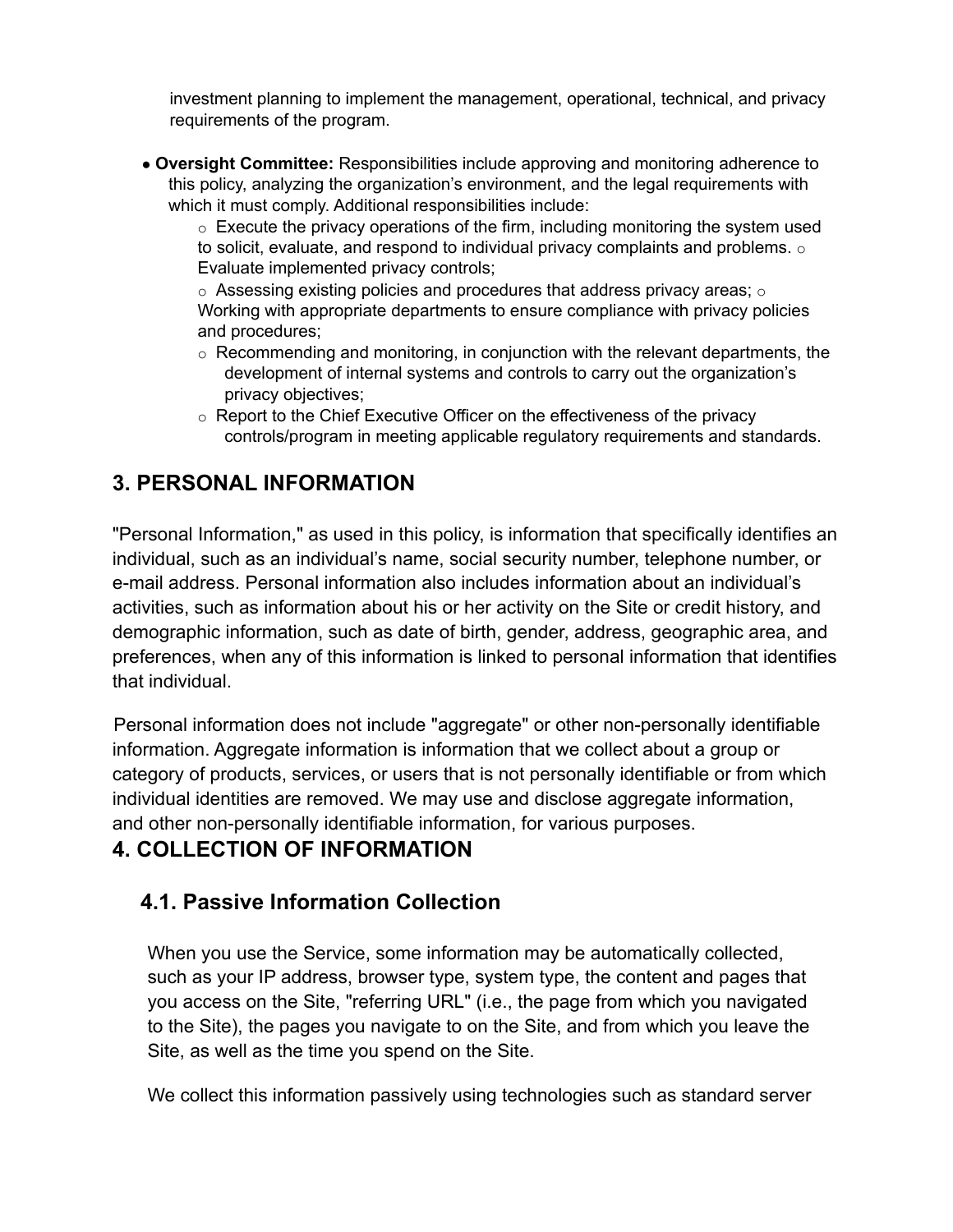logs, cookies, and clear GIFs (also known as "Web beacons"). We use passively collected information to administer, operate, and improve the Site and our other services and systems, and to provide services and content that are tailored to you. If we link or associate any information gathered through passive means with personal information, we treat the combined information as personal information under this policy. Otherwise, we use information collected by passive means in a non-personally identifiable form only.

Also, please be aware that third parties may set cookies on your hard drive or use other means of passively collecting information about your use of their services or content. We do not have access to, or control over, these third-party means of passive data collection.

### **4.2. Collection of Voluntarily Provided Information**

We may collect personal and transactional information that our users provide to us in a variety of ways through our Service. For instance, when you use our API, request information about our services or otherwise communicate with us, we collect the information that is provided to us. We may collect personal information such as name, e-mail address, city, state, country, other demographic information, certain information collected by automated means, such as cookies, web beacons and web server logs, your interests and preferences in these manners, and any data you upload via our API.

#### **4.3. Information from Other Sources**

We may receive information about you, including personal information, from third parties, and may combine this information with other personal information we maintain about you. If we do so, this policy governs any combined information that we keep in a personally-identifiable format.

#### **5. USE OF PERSONAL AND VOLUNTARILY PROVIDED INFORMATION**

We use personal voluntarily provided information to provide services and information that you request; to enhance, improve, operate, and maintain the Site and Service, our programs, services, website, and other systems; to prevent fraudulent use of our Site and Service; to tailor your user experience; to maintain a record of our dealings with you, and for other administrative purposes.

We may also use the voluntarily provided information you provide to contact you regarding our products and services. We allow you to opt-out from receiving marketing communications from us as described in the "Choice" section below.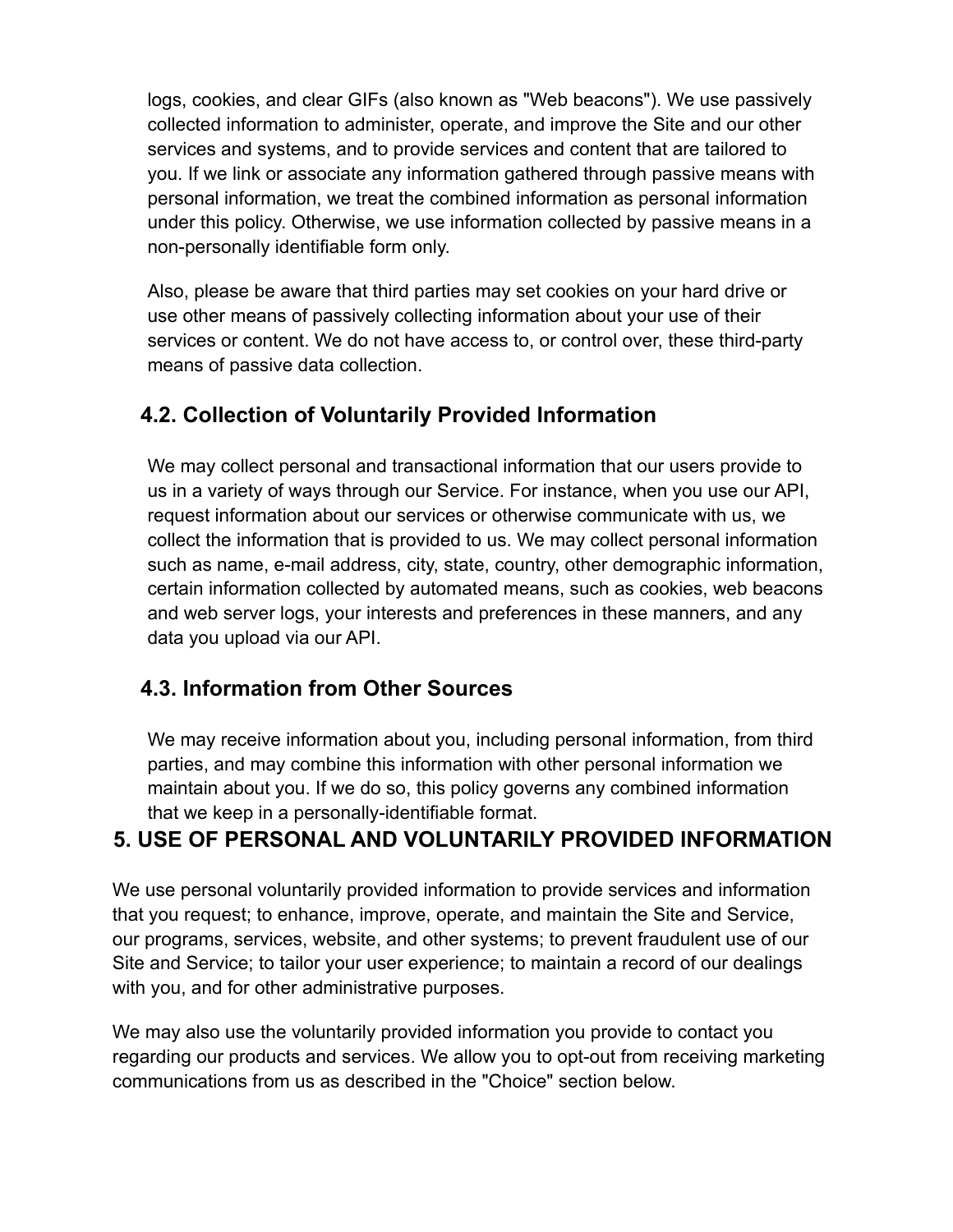## **6. DISCLOSURE OF PERSONAL AND VOLUNTARILY PROVIDED INFORMATION**

We will not disclose your personal information or voluntarily provided information to third parties without your consent, other than as described in this policy. We may disclose this information to third-party service providers (e.g., data storage and processing facilities) that assist us in our work. We limit the information provided to these service providers to that which is reasonably necessary for them to perform their functions.

We may also disclose information if we believe that doing so is legally required or is in our interest to protect our property or other legal rights (including, but not limited to, enforcement of our agreements), or the rights or property of others.

In addition, information about our users, including personal information, may be disclosed as part of any merger, acquisition, debt financing, sale of company assets, or similar transaction, as well as in the event of an insolvency, bankruptcy, or receivership in which personal information could be transferred to third parties as one of our business assets.

We do not disclose the personally identifiable data of our enterprise customers' clientele at any point during the term of our agreement.

## **7. CHOICE**

If you receive commercial email from us, you may unsubscribe at any time by following the instructions contained within the email. You may also opt-out from receiving commercial email from us by sending us an email or by writing to us at the address given at the end of this policy.

Our enterprise customers have the ability to choose the data that they share with us and are not required at any point to share the personally identifiable information of their clientele.

## **8. LINKS**

For your convenience, the Site may contain links to other Web sites, products, or services that we do not own or operate. If you choose to visit or use any third-party products or services, please be aware that this policy will not apply to your activities or any information you disclose while using third-party products or services or otherwise interacting with third parties.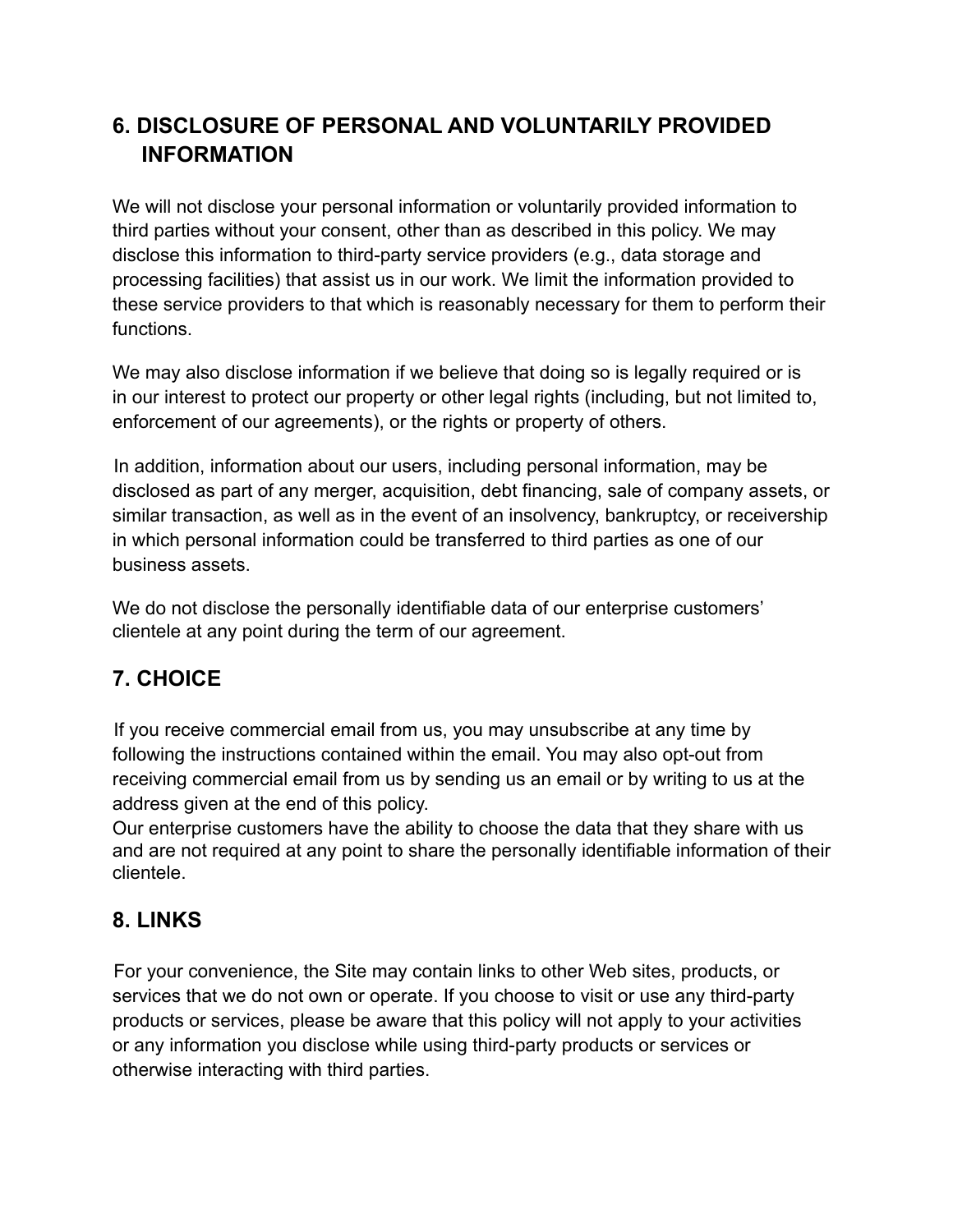### **9. CHILDREN**

Children's safety is important to us, and we encourage parents and guardians to take an active interest in the online activities of their children. We do not knowingly collect personal information from children under the age of 13 without obtaining parental consent.

### **10. INTERNATIONAL VISITORS**

Our Site and Service is hosted in the United States and is generally intended for United States visitors. If you visit from the European Union or other regions with laws governing data collection and use that may differ from U.S. law, please be aware that you are transferring personal information to the United States. The United States does not have the same data protection laws as the European Union and some other regions. By providing personal information to us, you consent to the transfer of it to the United States and the use of it in accordance with this policy.

### **11. SECURITY**

Pave protects the Information it collects with reasonable and appropriate physical, electronic, and procedural safeguards. We use reasonable security measures that are designed to protect personal information from loss, misuse, and unauthorized access, disclosure, alteration, or destruction. Please note, however, that no data security measures can be guaranteed to be completely effective. Consequently, we cannot ensure or warrant the security of any personal information or other information. You transmit information to us at your own risk.

#### **12. UPDATES TO THIS POLICY**

We may occasionally update this Policy. When we do, we will also revise the "last updated" date at the beginning of the policy. Your continued use of this Service after such changes will be subject to the then-current policy. We encourage you to periodically review this policy to stay informed about how we collect, use, and disclose personal information.

## **13. CONTACTING US**

If you have any questions, comments, or concerns about this privacy policy or your personal information, please contact us at the Privacy email. If you have a complaint that we have breached these privacy principles and attempted in good faith to resolve the complaint through our customer service process, but the complaint was not